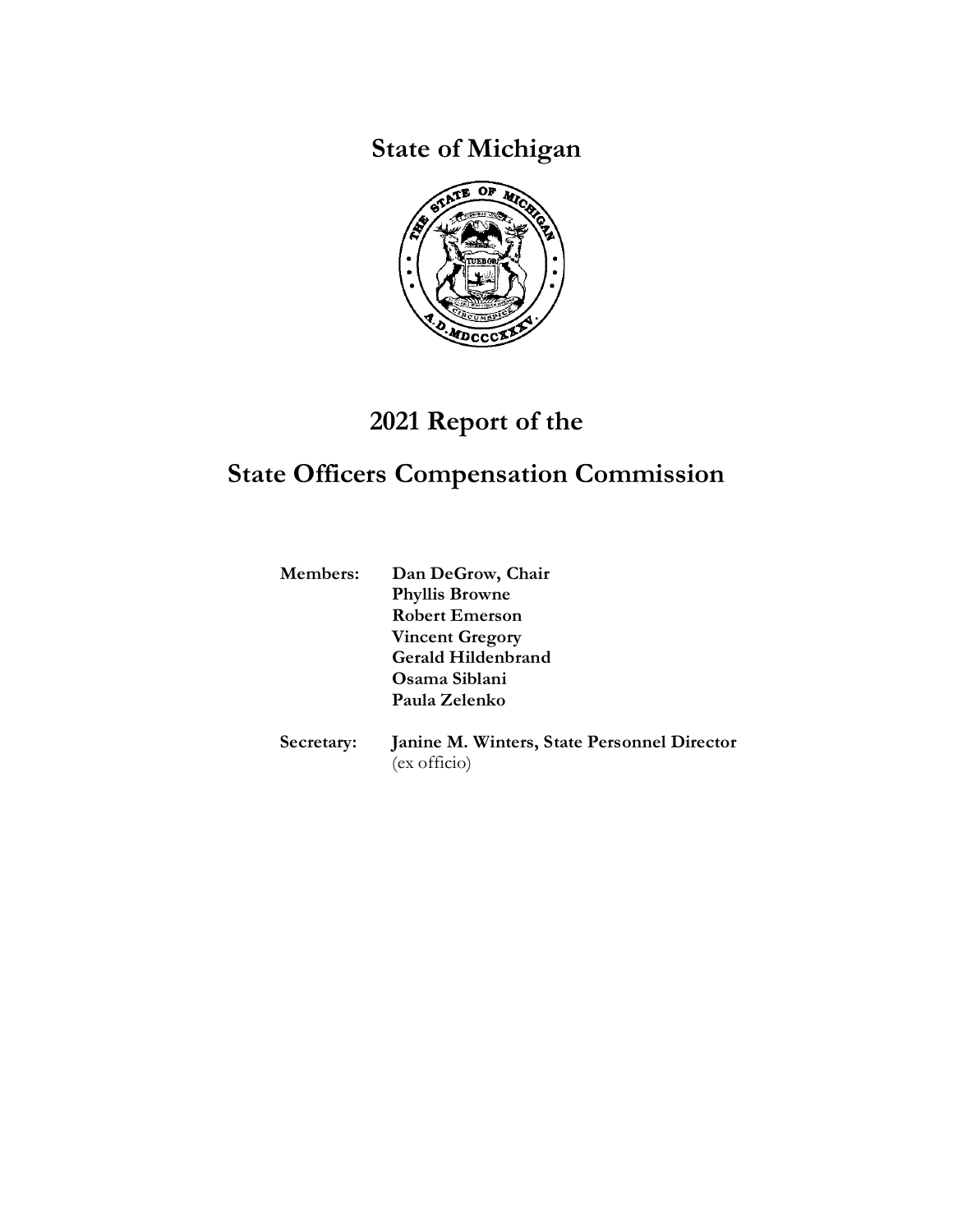## **Executive Summary of 2021 SOCC Determinations**

The previously approved salaries and allowances for the elected state officers, which will continue in effect for 2023 and 2024 if the 2021 SOCC determination is not approved, are:

#### **Salaries:**

| Governor                | \$159,300 |
|-------------------------|-----------|
| Lt. Governor            | \$111,510 |
| Justice                 | \$181,483 |
| Legislator              | \$71,685  |
| <b>Attorney General</b> | \$112,410 |
| Secretary of State      | \$112,410 |

### **Expense allowances:**

|              | <b>Annual Expense Allowance</b> |  |
|--------------|---------------------------------|--|
| Governor     | \$54,000                        |  |
| Lt. Governor | \$18,000                        |  |
| Legislator   | \$10,800                        |  |

### **Legislative supplements:**

| <b>Leadership Position</b>     | <b>Annual Supplement</b> |
|--------------------------------|--------------------------|
| Speaker of the House           | \$24,300                 |
| Senate Majority Leader         | \$23,400                 |
| Minority Leader                | \$19,800                 |
| Majority Floor Leader          | \$10,800                 |
| Minority Floor Leader          | \$9,000                  |
| Appropriations Committee Chair | \$6,300                  |
| House Speaker Pro Tempore      | \$4,962                  |
| Senate President Pro Tempore   | \$4,962                  |

The 2021 State Officers Compensation Commission recommends additional 2% increases to previously approved salaries with no changes for allowances and supplements. If a concurrent resolution were adopted by a majority of both houses accepting the 2021 determination, instead of the salaries listed above for both 2023 and 2024, the salaries would instead be as provided below.

#### **Salaries:**

|                         | 2023 Salary | 2024 Salary |
|-------------------------|-------------|-------------|
| Governor                | \$162,486   | \$165,736   |
| Lt. Governor            | \$113,740   | \$116,015   |
| Justice                 | \$185,113   | \$188,815   |
| Legislator              | \$73,119    | \$74,581    |
| <b>Attorney General</b> | \$114,658   | \$116,951   |
| Secretary of State      | \$114,658   | \$116,951   |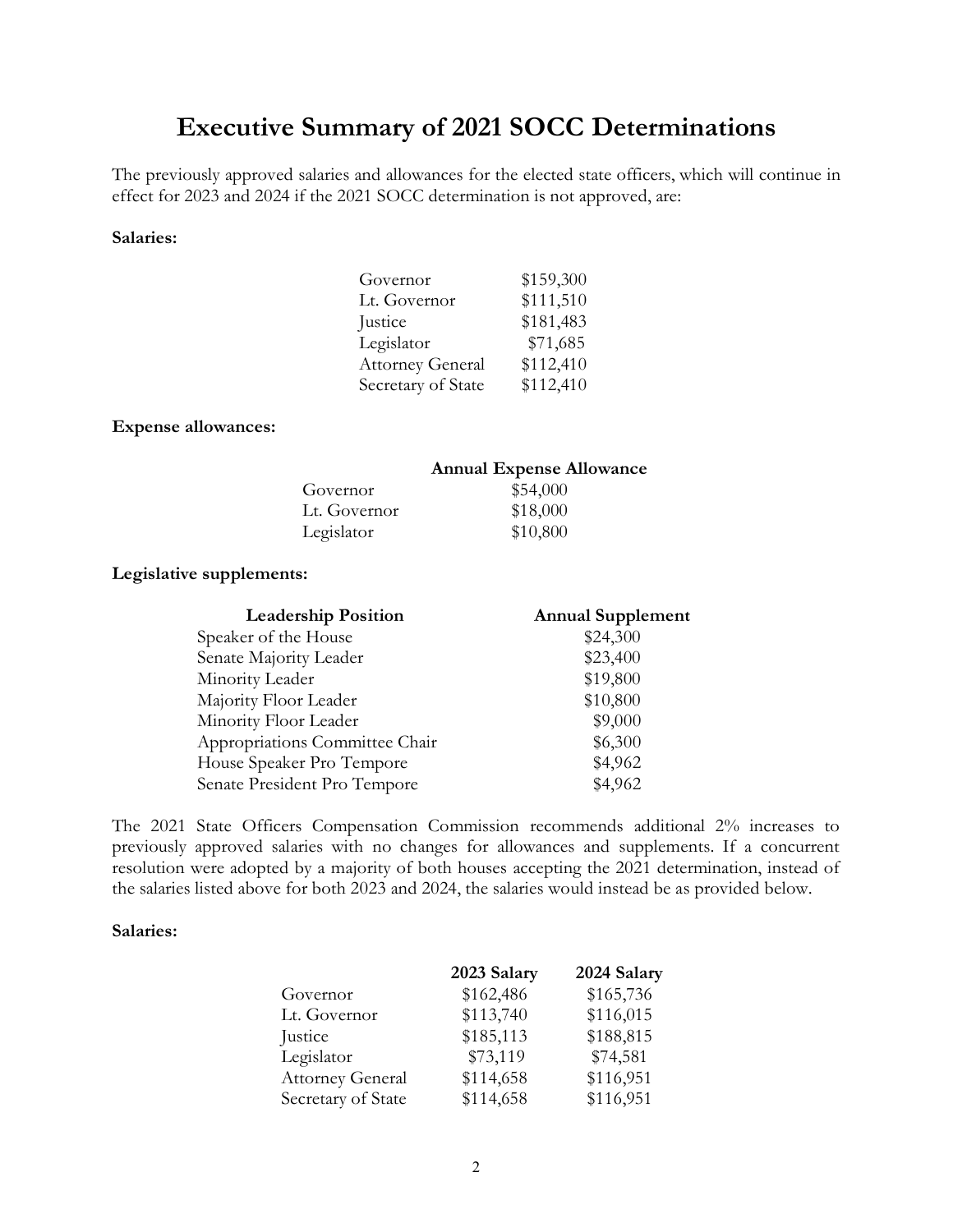## **Introduction**

The State Officers Compensation Commission (SOCC) met to fulfill its constitutional mandate to make determinations for salaries and expense allowances of the legislature, governor, lieutenant governor, attorney general, secretary of state, and justices.

Enabling legislation permits the commission to meet for up to 15 session days after January 31 each odd-numbered year. SOCC determinations must be filed with both houses of the legislature and the director of the Department of Technology, Management and Budget by June 15.

SOCC determinations become the salaries and expense allowances only if approved by a concurrent resolution adopted by a majority of each house. The resolution may amend SOCC determinations to reduce the salary and expense allowance by the same proportion for all offices, but it cannot be amended to reduce the determinations below the amounts in place when the determinations were made. If approved by the legislature, salaries and expense allowances become effective for the legislative session after the next general election.

The commission's authority has been addressed by the attorney general and court decisions clarifying that the SOCC is limited to determining salaries and expense allowances. It has no authority to determine other fringe benefits, but it may consider the value of such benefits in considering compensation adjustments. Expense allowances determinable by the commission have been defined to mean normal, reimbursable personal expenses such as food, lodging, and travel costs incurred by the officer in carrying out the responsibilities of state office.

Criteria historically used by the SOCC in its determinations include the jobs' responsibility levels, the compensation's effectiveness to attract individuals with the education and experience required, comparison with similar positions in other states and with positions of similar responsibility in the private and public sectors, the public sentiment, the financial condition of the state and outlook for the state's economy, and the cost of living.